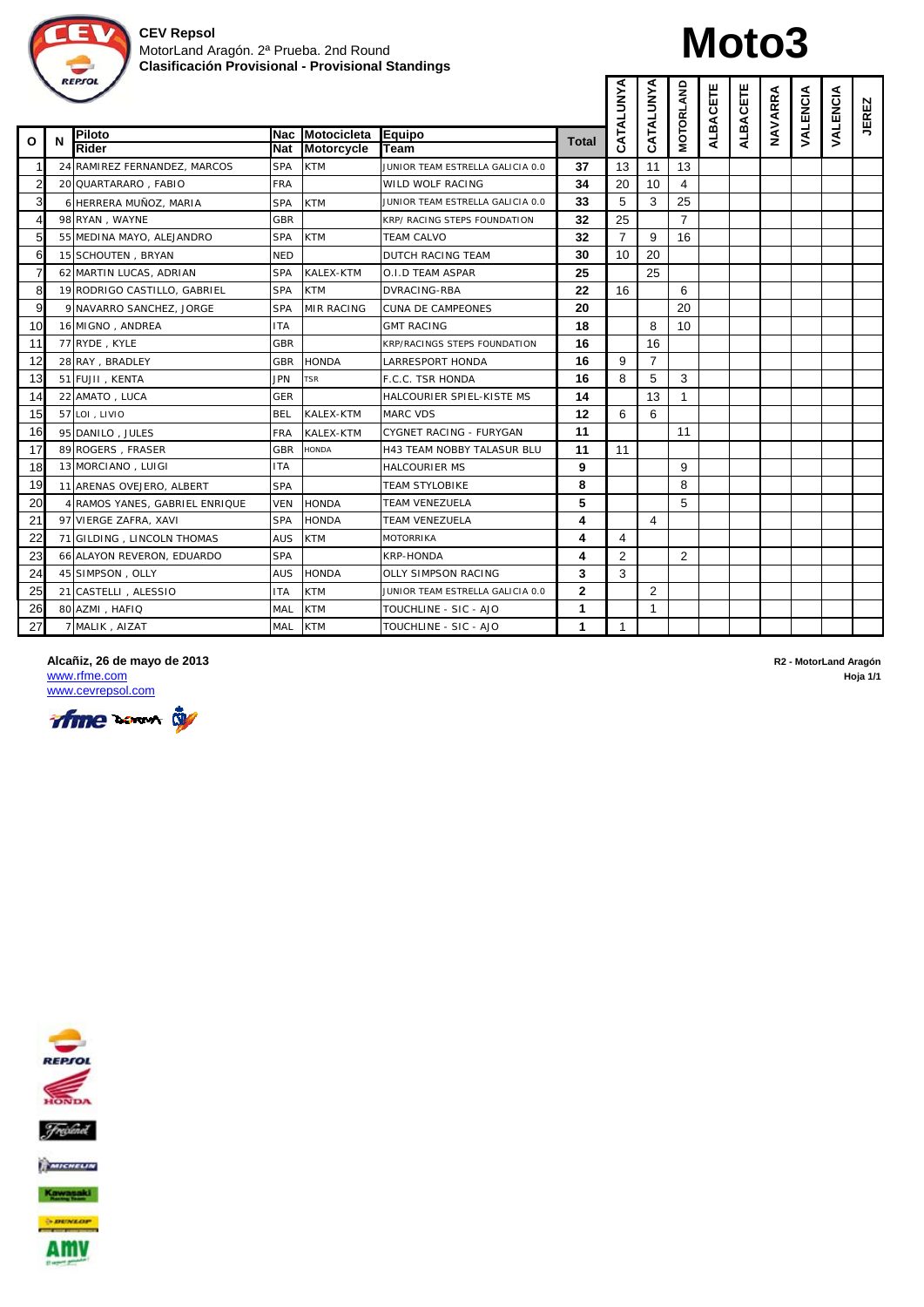

# **Moto2**

|                |   | <b>REPSOL</b>                      |            |                   |                                  |                | CATALUNYA      | MOTORLAN       | MOTORLAN       | ALBACETE | ALBACETE | NAVARRA | NAVARRA | VALENCIA | <b>JEREZ</b> |
|----------------|---|------------------------------------|------------|-------------------|----------------------------------|----------------|----------------|----------------|----------------|----------|----------|---------|---------|----------|--------------|
| O              | N | Piloto                             | lNac       | Motocicleta       | Equipo                           | <b>Total</b>   |                |                |                |          |          |         |         |          |              |
|                |   | <b>Rider</b>                       | <b>Nat</b> | <b>Motorcycle</b> | Team                             |                |                |                |                |          |          |         |         |          |              |
| 1              |   | 40 RAMOS ALVARO, ROMAN             | <b>SPA</b> | <b>ARIANE</b>     | <b>TEAM STRATOS</b>              | 65             | 20             | 25             | 20             |          |          |         |         |          |              |
| 2              |   | 92 MARIÑELARENA MUTILOA, ALEJANDRO | <b>SPA</b> |                   | TARGOBANK MOTORSPORT             | 41             | 25             |                | 16             |          |          |         |         |          |              |
| 3              |   | 17 GOMEZ MARTIN, RUSSELL           | <b>SPA</b> |                   | <b>H43 TEAM NOBBY TALASUR BL</b> | 38             | 16             | 13             | 9              |          |          |         |         |          |              |
| 4              |   | 10 RAFFIN GIMENEZ, JESKO           | SWI        | <b>KALEX</b>      | <b>PONSRACING</b>                | 34             | 9              |                | 25             |          |          |         |         |          |              |
| 5              |   | 55 SYAHRIN, HAFIZH                 | MAL        | <b>KALEX</b>      | PETRONAS RACELINE MALAYSIA       | 33             |                | 20             | 13             |          |          |         |         |          |              |
| 6              |   | 9 NOYES, KENNY                     | <b>USA</b> |                   | <b>TEAM CALVO</b>                | 24             |                | 16             | 8              |          |          |         |         |          |              |
| $\overline{7}$ |   | 64 HERNANDEZ VEGA, SANTIAGO        | COL        | <b>KALEX</b>      | TSR MOTORSPORTS                  | 23             | 13             |                | 10             |          |          |         |         |          |              |
| 8              |   | 7 RIVAS FERNANDEZ, DANIEL          | <b>SPA</b> | <b>KALEX</b>      | TSR MOTORSPORTS                  | 22             | 11             |                | 11             |          |          |         |         |          |              |
| 9              |   | 57 PONS RAMON, EDGAR               | <b>SPA</b> | <b>KALEX</b>      | PONSRACING                       | 19             | 5              | 9              | 5              |          |          |         |         |          |              |
| 10             |   | 24 POYATOS ALARCON, MIGUEL A.      | <b>SPA</b> |                   | <b>HALCOURIER MS</b>             | 18             |                | 11             | $\overline{7}$ |          |          |         |         |          |              |
| 11             |   | 16 CLIMENT SANCHIS, OSCAR          | <b>SPA</b> | <b>KALEX</b>      | AMALGAMA                         | 16             |                | 10             | 6              |          |          |         |         |          |              |
| 12             |   | 74 GONZALEZ, ANDRES PABLO          | <b>ARG</b> |                   | <b>MR GRIFUL</b>                 | 15             | 8              | $\overline{7}$ |                |          |          |         |         |          |              |
| 13             |   | 34 ITURRIOZ, JAVIER EZEQUIEL       | ARG        |                   | MR GRIFUL TEAM                   | 15             | 3              | 8              | 4              |          |          |         |         |          |              |
| 14             |   | 76 MORA GONZALEZ, LUIS MIGUEL      | <b>SPA</b> |                   | H43 TEAM NOBBY TALASUR BL        | 10             | 10             |                |                |          |          |         |         |          |              |
| 15             |   | *84 ARROYO CARO, JORGE             | <b>SPA</b> | YAMAHA            | ANDALUCIA CADIZ PASTRANA         | 10             | $\overline{7}$ | 3              |                |          |          |         |         |          |              |
| 16             |   | *77 PONS PAYERAS, MIQUEL           | <b>SPA</b> | YAMAHA            | DVRACING-GRUP R. PONS            | 9              |                | 6              | 3              |          |          |         |         |          |              |
| 17             |   | *11 MARTINEZ ELORZA, AITOR         | <b>SPA</b> | YAMAHA            | PETROFER FLY GROUP               | $\overline{7}$ |                | 5              | 2              |          |          |         |         |          |              |
| 18             |   | *81 ALCONCHEL POLO, JESUS          | <b>SPA</b> | <b>KAWASAKI</b>   | TRANSTASA MACISA                 | 6              | 6              |                |                |          |          |         |         |          |              |
| 19             |   | 95 AL MALKI, NASSER                | QAT        | <b>MORIWAKI</b>   | <b>OMMF RACING TEAM</b>          | 4              |                | $\overline{4}$ |                |          |          |         |         |          |              |
| 20             |   | *39 RISUEÑO LOPEZ, JUAN FRANCISCO  | <b>SPA</b> | <b>KAWASAKI</b>   | TMR-LA BRUIXA D OR               | 4              | 4              |                |                |          |          |         |         |          |              |
| 21             |   | 59 RODRIGUEZ GONZALEZ, PEDRO       | <b>SPA</b> |                   | <b>HALCOURIER MS</b>             | 3              | 2              | 1              |                |          |          |         |         |          |              |
| 22             |   | *82 ROSELL ARAGON, ELENA           | <b>SPA</b> | <b>KAWASAKI</b>   | <b>BRUNO PERFORMANCE</b>         | $\mathbf{2}$   |                | $\overline{2}$ |                |          |          |         |         |          |              |
| 23             |   | 73 ALARTE GONZALEZ, ANTONIO        | <b>SPA</b> |                   | PL RACING MOTO2                  | 1              |                |                | 1              |          |          |         |         |          |              |
| 24             |   | 96 AL SULAITI, SAEED               | QAT        | <b>MORIWAKI</b>   | <b>OMMF RACING TEAM</b>          | 1              | $\mathbf{1}$   |                |                |          |          |         |         |          |              |

**Alcañiz, 26 de mayo de 2013 R2 - MotorLand Aragón**

www.cevrepsol.com



www.rfme.com **Hoja 1/1**

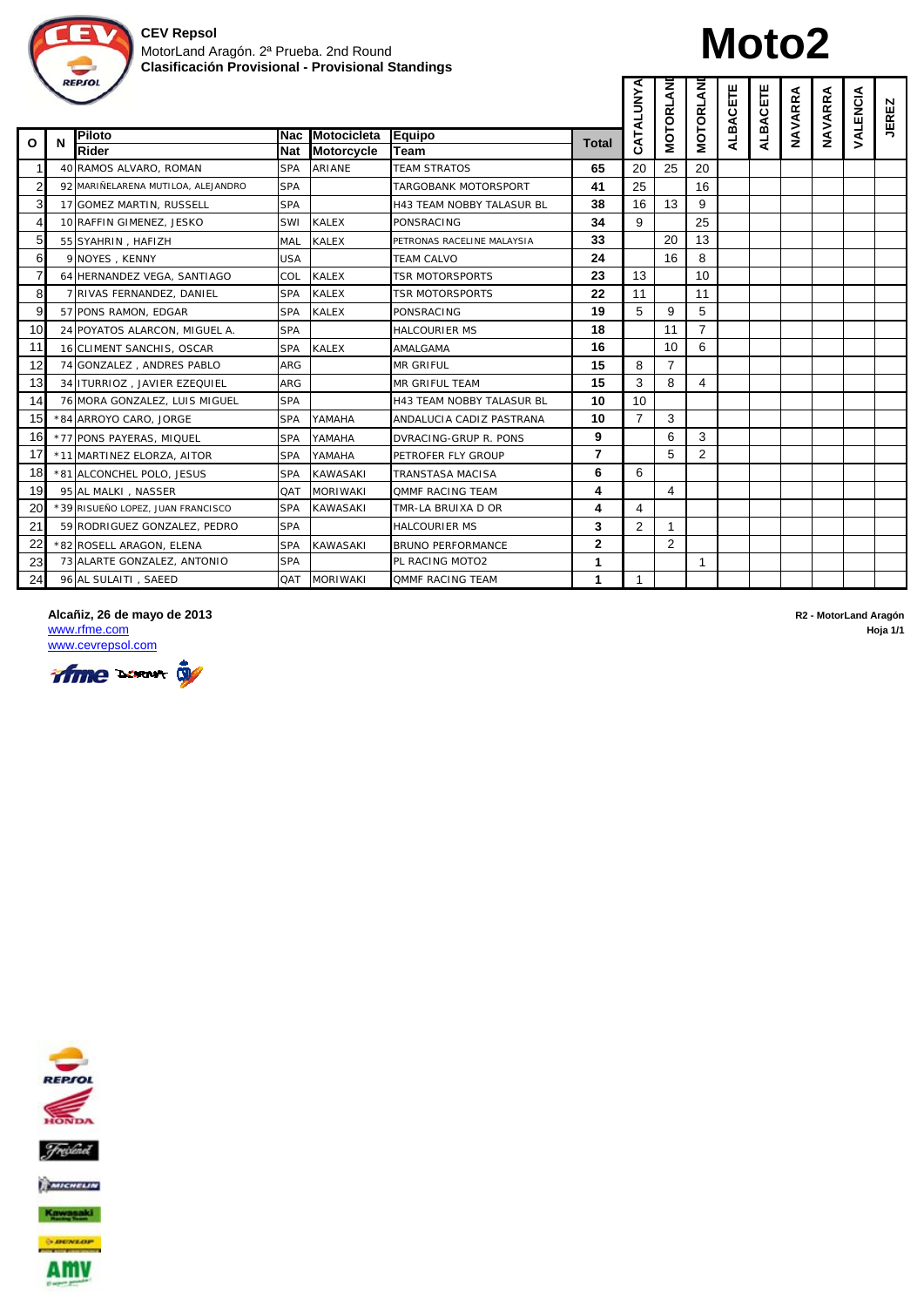

#### MotorLand Aragón. 2ª Prueba. 2nd Round **Clasificación Provisional - Provisional Standings** REPIOL Revisada - Revised

# **Stock Extreme**

**D**

|                |   | REPSOL<br><b>Revisada - Revised</b> |            |                     |                            |                | ⋖<br><b>ALUNY</b> | ξ<br><b>MOTORL</b> | CETE<br>⋖ | ALBACETE | ALBACETE | NAVARRA | VALENCIA | N<br><b>JERE</b> | <b>JEREZ</b> |
|----------------|---|-------------------------------------|------------|---------------------|----------------------------|----------------|-------------------|--------------------|-----------|----------|----------|---------|----------|------------------|--------------|
| O              | N | Piloto                              | <b>Nac</b> | Motocicleta         | <b>Equipo</b>              | Total          | CAT               |                    | ALB.      |          |          |         |          |                  |              |
|                |   | Rider                               | <b>Nat</b> | Motorcycle          | Team                       |                |                   |                    |           |          |          |         |          |                  |              |
|                |   | 12 FORES QUEROL, XAVIER             | <b>SPA</b> | <b>DUCATI</b>       | <b>DUCATI POMPONE</b>      | 45             | 25                | 20                 |           |          |          |         |          |                  |              |
| $\overline{2}$ |   | 31 MORALES GOMEZ, CARMELO           | <b>SPA</b> | <b>KAWASAKI</b>     | <b>TEAM CALVO</b>          | 36             | 11                | 25                 |           |          |          |         |          |                  |              |
| 3              |   | 22 SILVA ALBEROLA, IVAN             | <b>SPA</b> | <b>BMW MOTORRAD</b> | TARGOBANK MOTORSPORT       | 31             | 20                | 11                 |           |          |          |         |          |                  |              |
| 4              |   | 51 BARRAGAN PORTILLA, SANTIAGO      | <b>SPA</b> | <b>SUZUKI</b>       | TEAM SUZUKI SPEED RACING   | 29             | 16                | 13                 |           |          |          |         |          |                  |              |
| 5              |   | 23 BONASTRE ALBEROLA, ADRIAN        | <b>SPA</b> | <b>SUZUKI</b>       | TEAM SUZUKI SPEED RACING   | 20             | 13                | $\overline{7}$     |           |          |          |         |          |                  |              |
| 6              |   | 55 FAUBEL ROJI, HECTOR              | <b>SPA</b> | <b>BMW MOTORRAD</b> | <b>TEAM STRATOS</b>        | 18             | 10                | 8                  |           |          |          |         |          |                  |              |
| $\overline{7}$ |   | 69 FERRER CASTELLO, ENRIQUE         | <b>SPA</b> | <b>BMW MOTORRAD</b> | TARGOBANK MOTORSPORT       | 18             | 9                 | 9                  |           |          |          |         |          |                  |              |
| 8              |   | 53 ALARCOS TORRENTE, ANTONIO J.     | <b>SPA</b> | <b>KAWASAKI</b>     | KAWASAKI PALMETO-PL RACING | 16             |                   | 16                 |           |          |          |         |          |                  |              |
| 9              |   | 4 PIETRI CHIOSSONE, ROBERTINO       | VFN        | <b>KAWASAKI</b>     | <b>TEAM CALVO</b>          | 16             | 6                 | 10                 |           |          |          |         |          |                  |              |
| 10             |   | *90 ALVIZ GOMEZ, FRANCISCO JAVIER   | <b>SPA</b> | <b>KAWASAKI</b>     | ANDALUCIA CADIZ PASTRANA   | 11             | 8                 | 3                  |           |          |          |         |          |                  |              |
| 11             |   | *15 DUMAS, MATHIEU                  | <b>FRA</b> | <b>KAWASAKI</b>     | <b>DUMAS RACING TEAM</b>   | $\overline{7}$ | $\overline{7}$    |                    |           |          |          |         |          |                  |              |
| 12             |   | 39 SOLORZA PARADA, MARCOS A.        | ARG        | <b>KAWASAKI</b>     | <b>JEG RACING</b>          | 7              |                   | 6                  |           |          |          |         |          |                  |              |
| 13             |   | *94 RODRIGUEZ ALCANTARA, FRAN       | <b>SPA</b> | <b>KAWASAKI</b>     | <b>BASOLI COMPETICIO</b>   | $\overline{7}$ | 3                 | 4                  |           |          |          |         |          |                  |              |
| 15             |   | 57 CASAS PENDON, FERRAN             | <b>SPA</b> | <b>DUCATI</b>       | <b>DUCATI POMPONE</b>      | 6              | 5                 |                    |           |          |          |         |          |                  |              |
| 16             |   | *10 PURROY PEREZ, JON               | <b>SPA</b> | <b>BMW MOTORRAD</b> | <b>JP RACING</b>           | 5              |                   | 5                  |           |          |          |         |          |                  |              |
| 17             |   | *95 GIBSON, RYAN                    | GBR        | <b>KAWASAKI</b>     | QUELCH BSD MOTORSPORT      | 4              | 4                 |                    |           |          |          |         |          |                  |              |
| 18             |   | *56 FREDERIC COUBARD, LAURENT       | FRA        | <b>BMW MOTORRAD</b> | JEG RACING                 | $\mathbf{2}$   | $\overline{2}$    |                    |           |          |          |         |          |                  |              |
| 19             |   | *65 GOMEZ, JUAN ERIC                | <b>FRA</b> | <b>BMW MOTORRAD</b> | <b>JEG RACING</b>          | $\mathbf{2}$   |                   | $\overline{2}$     |           |          |          |         |          |                  |              |

#### **Alcañiz, 26 de mayo de 2013 R2 - MotorLand Aragón**

www.cevrepsol.com



www.rfme.com **Hoja 1/1**



Kawasaki

 $+$  message

AMV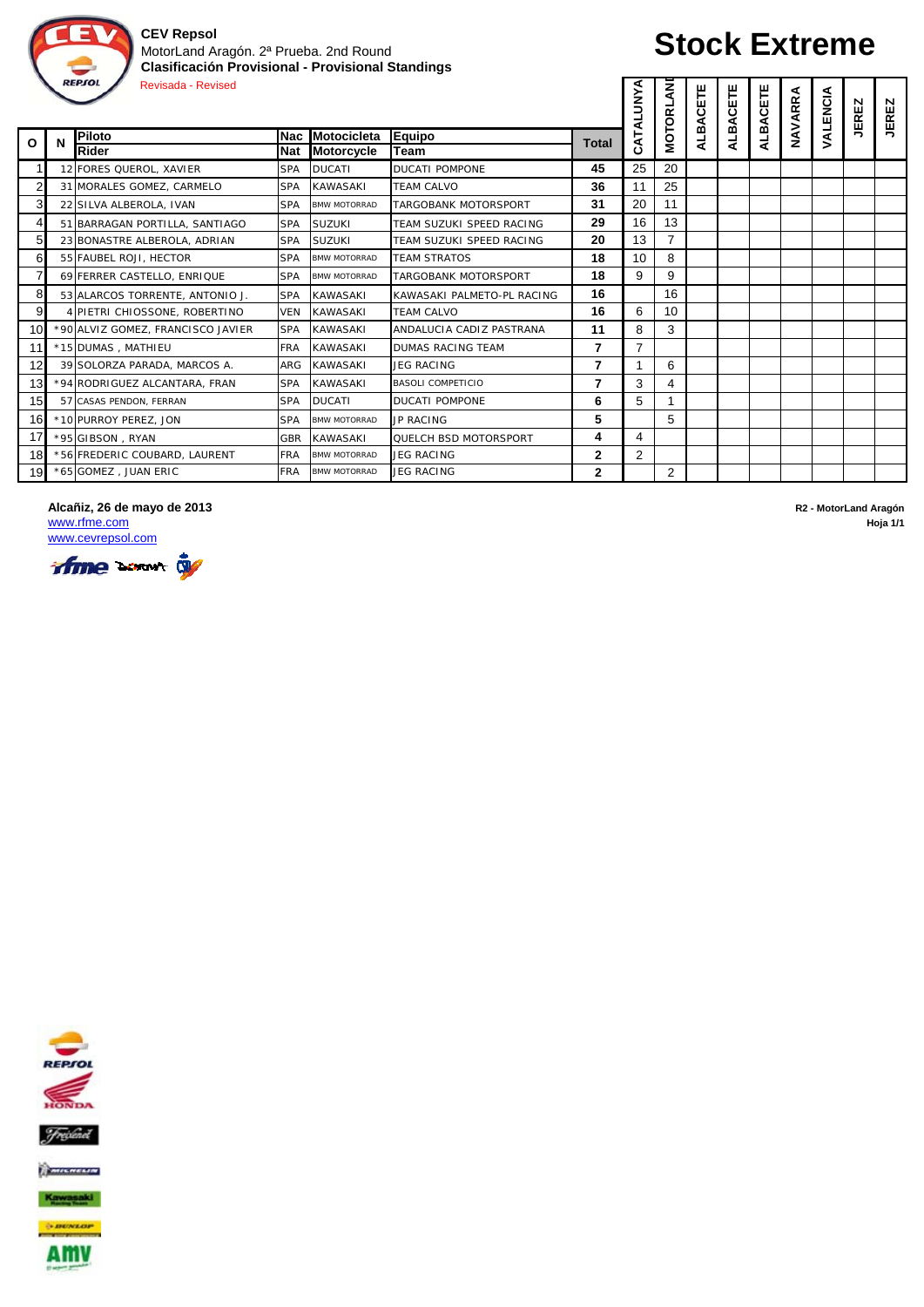

# **Superstock 600**

**D D**

|     |   | REPJOL                            |            |                    |                            |       | ⋖<br>š<br>ব | z<br>g | ₹<br>MOTORL, | ALBACETE | CETE   | <b>ARRA</b> | NAVARRA | ENCIA | N<br><b>JERE</b> |
|-----|---|-----------------------------------|------------|--------------------|----------------------------|-------|-------------|--------|--------------|----------|--------|-------------|---------|-------|------------------|
| O   | N | Piloto<br>Rider                   | <b>Nac</b> | <b>Motocicleta</b> | <b>Equipo</b>              | Total | 도<br>ت      | NOL    |              |          | ق<br>⋜ | ∕<br>≷      |         |       |                  |
|     |   |                                   | Nat        | <b>Motorcycle</b>  | Team                       |       |             |        |              |          |        |             |         |       |                  |
|     |   | *77 PONS PAYERAS, MIQUEL          | <b>SPA</b> | YAMAHA             | DVRACING-GRUP PONS         | 60    | 10          | 25     | 25           |          |        |             |         |       |                  |
|     |   | *11 MARTINEZ ELORZA, AITOR        | <b>SPA</b> | YAMAHA             | PETROFER FLY GROUP         | 51    | 11          | 20     | 20           |          |        |             |         |       |                  |
| 3   |   | *84 ARROYO CARO, JORGE            | <b>SPA</b> | YAMAHA             | ANDALUCIA CADIZ PASTRANA   | 46    | 25          | 16     | 5            |          |        |             |         |       |                  |
|     |   | *81 ALCONCHEL POLO, JESUS         | <b>SPA</b> | <b>KAWASAKI</b>    | TRANSTASA MACISA           | 43    | 20          | 10     | 13           |          |        |             |         |       |                  |
| 5   |   | *19 ESTEBAN GOMEZ, ALEJANDRO      | <b>SPA</b> | <b>KAWASAKI</b>    | AE19 BASOLI COMPETICIO     | 36    | 9           | 11     | 16           |          |        |             |         |       |                  |
| 6   |   | *39 RISUEÑO LOPEZ, JUAN FRANCISCO | <b>SPA</b> | <b>KAWASAKI</b>    | TMR-LA BRUIXA D OR         | 35    | 16          | 9      | 10           |          |        |             |         |       |                  |
| 7   |   | *4 GONZALEZ CIO, ALEXIS           | <b>SPA</b> | <b>KAWASAKI</b>    | PROMOTO SPROT TEAM         | 29    | 13          | 8      | 8            |          |        |             |         |       |                  |
| 8   |   | *31 TRAIN TEJERO, ANTONIO         | <b>SPA</b> | YAMAHA             | <b>TMR COMPETICION</b>     | 26    | 8           |        | 11           |          |        |             |         |       |                  |
| 9   |   | *23 LLANO PARDO, GUILLERMO        | <b>SPA</b> | YAMAHA             | <b>HOSPITALITY MOTOBOX</b> | 15    |             | 6      | 9            |          |        |             |         |       |                  |
| 10I |   | *82 ROSELL ARAGON, ELENA          | <b>SPA</b> | <b>KAWASAKI</b>    | <b>BRUNO PERFORMANCE</b>   | 13    |             | 13     |              |          |        |             |         |       |                  |
|     |   | *20 NAVARRO MARTINEZ, RAUL        | SPA        | YAMAHA             | <b>MOTOMUNDI</b>           | 11    |             | 4      |              |          |        |             |         |       |                  |
| 12I |   | *85 SANTANA ROMERO, ABIAN ANGEL   | <b>SPA</b> | YAMAHA             | <b>FRICAR TEAM</b>         | 11    |             | 5      | 6            |          |        |             |         |       |                  |

**Alcañiz, 26 de mayo de 2013 R2 - MotorLand Aragón** www.rfme.com **Hoja 1/1**









AMV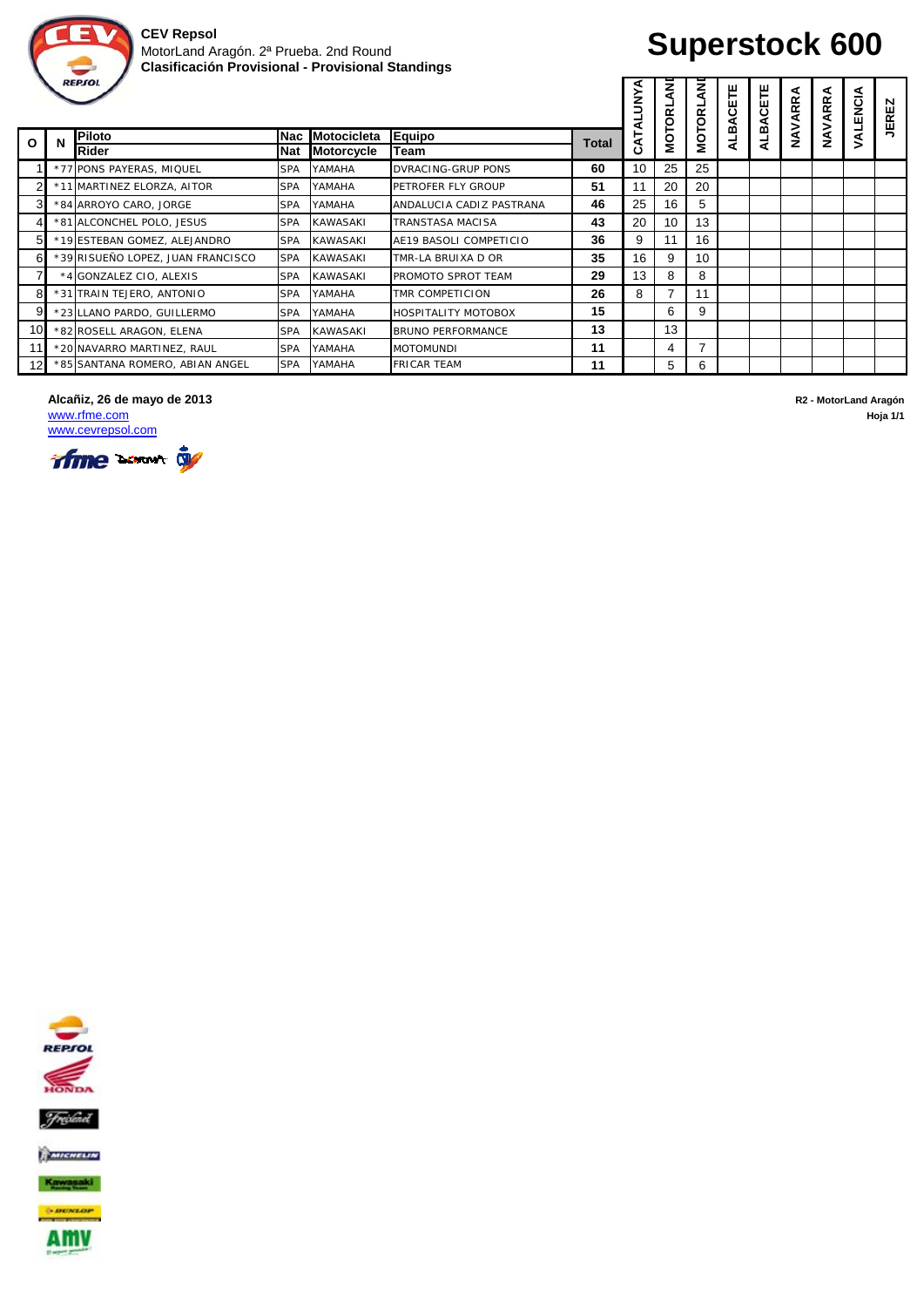

## **Stock Extreme-Pri**

|                 | <b>REPSOL</b><br><b>Revisada - Revised</b> |                                   |            |                     |                              |       |          |                |      | CETE<br>⋖ | CETE<br>⋖  | NAVARRA | VALENCIA | N<br><b>JERE</b> | N<br><b>JERE</b> |
|-----------------|--------------------------------------------|-----------------------------------|------------|---------------------|------------------------------|-------|----------|----------------|------|-----------|------------|---------|----------|------------------|------------------|
| $\mathbf{o}$    | N                                          | Piloto                            | lNac       | Motocicleta         | Equipo                       | Total | CATALUNY | <b>MOTORL</b>  | ALBA | ALB,      | <b>ALB</b> |         |          |                  |                  |
|                 |                                            | Rider                             | <b>Nat</b> | <b>Motorcycle</b>   | Team                         |       |          |                |      |           |            |         |          |                  |                  |
|                 |                                            | *90 ALVIZ GOMEZ, FRANCISCO JAVIER | <b>SPA</b> | <b>KAWASAKI</b>     | ANDALUCIA CADIZ PASTRANA     | 41    | 25       | 16             |      |           |            |         |          |                  |                  |
|                 |                                            | *94 RODRIGUEZ ALCANTARA, FRAN     | <b>SPA</b> | <b>KAWASAKI</b>     | <b>BASOLI COMPETICIO</b>     | 33    | 13       | 20             |      |           |            |         |          |                  |                  |
| 3               |                                            | *15 DUMAS, MATHIEU                | <b>FRA</b> | <b>KAWASAKI</b>     | <b>DUMAS RACING TEAM</b>     | 30    | 20       | 10             |      |           |            |         |          |                  |                  |
|                 |                                            | *10 PURROY PEREZ, JON             | <b>SPA</b> | <b>BMW MOTORRAD</b> | <b>JP RACING</b>             | 25    |          | 25             |      |           |            |         |          |                  |                  |
| 51              |                                            | *95 GIBSON, RYAN                  | GBR        | <b>KAWASAKI</b>     | <b>QUELCH BSD MOTORSPORT</b> | 25    | 16       | 9              |      |           |            |         |          |                  |                  |
| 6               |                                            | *56 FREDERIC COUBARD, LAURENT     | <b>FRA</b> | <b>BMW MOTORRAD</b> | JEG RACING                   | 22    | 11       | 11             |      |           |            |         |          |                  |                  |
|                 |                                            | *65 GOMEZ, JUAN ERIC              | <b>FRA</b> | <b>BMW MOTORRAD</b> | JEG RACING                   | 13    |          | 13             |      |           |            |         |          |                  |                  |
| 8               |                                            | *49 PARCHARD, FABIEN              | <b>FRA</b> | <b>KAWASAKI</b>     | BASOLI COMPETICIO            | 10    | 10       |                |      |           |            |         |          |                  |                  |
| 9               |                                            | *25 CHETRY, MASSIMILIANO          | <b>ITA</b> | <b>SUZUKI</b>       | <b>GASPAR COMPETICIO</b>     | 9     | 9        |                |      |           |            |         |          |                  |                  |
| 10 <sup>°</sup> |                                            | *35 PERU BERAMENDI, MARIO         | <b>SPA</b> | <b>BMW MOTORRAD</b> | EGÜES - SKULL PACHECO / SLMA | 8     |          | 8              |      |           |            |         |          |                  |                  |
| 11              |                                            | *16 PRULHIERE, SEBASTIEN          | <b>FRA</b> | <b>KAWASAKI</b>     | JEG RACING                   | 8     | 8        |                |      |           |            |         |          |                  |                  |
| 12              |                                            | *43 COTTON-RUSSELL, CHRIS         | CAN        | <b>KAWASAKI</b>     | <b>JEG RACING</b>            | 7     |          | $\overline{7}$ |      |           |            |         |          |                  |                  |
| 13              |                                            | *81 SALVADOR VERA, EDUARDO        | <b>SPA</b> | <b>BMW MOTORRAD</b> | <b>BMW EASYRACE</b>          | 7     | 7        |                |      |           |            |         |          |                  |                  |
| 14              |                                            | *19 GOMEZ ENCINAS, RAUL           | <b>SPA</b> | <b>BMW MOTORRAD</b> | EXTREMADURA COMPETICION      | 6     | 6        |                |      |           |            |         |          |                  |                  |

### **Alcañiz, 26 de mayo de 2013 R2 - MotorLand Aragón**

www.rfme.com **Hoja 1/1** www.cevrepsol.com